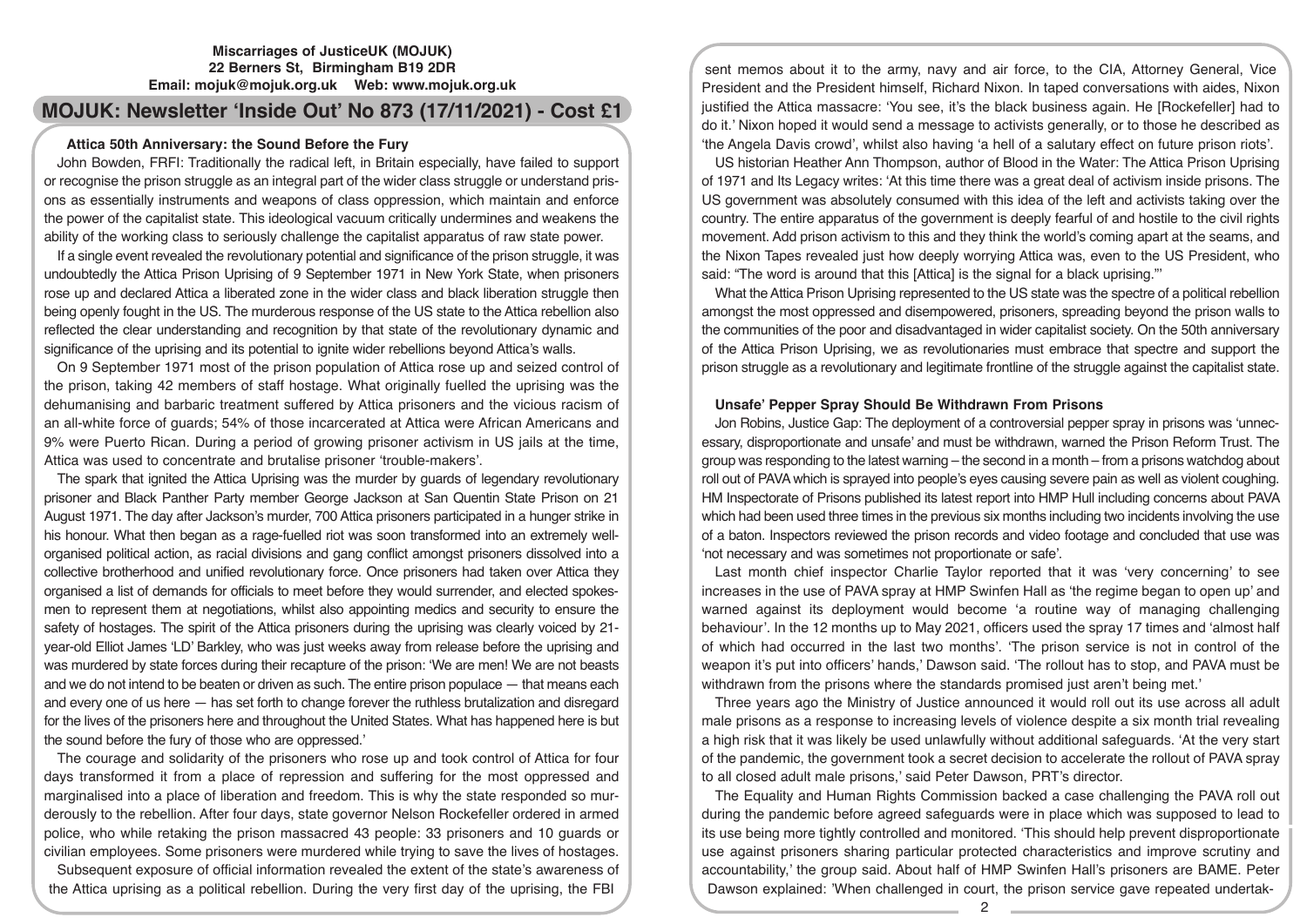ings about the central scrutiny that would be applied to make sure that PAVA was properly used. But yet again, the inspectorate have found that PAVA has been used without justification and that local safeguards are not working. PAVA use has been unnecessary, disproportionate and unsafe, and it's taken the independent inspectorate to notice.'

#### **Violations in Preventive Detention of Mentally Ill Serious Offender**

ECtHR Unanimous violations of Article 5 § 1 /f Article 7 § 1 / Article 4 of Protocol No. 7. Case concerned the ordering of preventive detention in respect of W.A. – a man who had serious psychiatric issues – after he had served a 20-year sentence for two homicides The Court found in essence that by this detention, ordered in a reopening procedure in which there had not been any new evidence concerning the nature of the offence or the extent of the applicant's guilt, he had been punished twice for the same offences. Moreover, while the applicant could indeed have been detained as a person "of unsound mind" in accordance with the Convention, his detention had not been lawful as he had not been detained in an institution suitable for mentally ill patients. (Case of W.A. v. Switzerland application no. 38958/16) W.A. suffered from a personality disorder which was difficult to treat and was diagnosed by a psychiatric expert as having carried out the crimes under diminished capacity. However, the court held that the applicant presented a threat to society, preventive detention was not an option.

#### **Demonstrators Storm Courts to Highlight Police Violence Against Women**

Maya Oppenheim, Independent: Hundreds of rape alarms could be heard screeching while vivid green and purple smoke billowed outside the historic Royal Courts of Justice on Tuesday afternoon. Scores of protesters descended on the 139-year-old towering Victorian gothic building to voice their fears about police treatment of women. Sisters Uncut, a feminist direct action group, stormed into the landmark to deliver a complaint condemning the police for violence perpetrated against women within their own ranks.vWhile security guards grabbed demonstrators, causing many to shout in shock, banners adorned with the words 'Met Police Blood on Your Hands!' blew in the wind. "I am here to raise awareness of the abuse of police powers," said Patsy Stevenson, whose image went viral online after she was pinned down by two male officers at a vigil paying tribute to Sarah Everard in spring.v"No one is listening. The police are so close to the justice system nothing happens to them. Priti Patel says she is listening yet she is creating more police powers which are not want we want. Priti Patel needs to start listening to women and girls."

The 28-year-old, who is studying physics at university, said many people assume police brutality is infrequent but if you are in marginalised communities, it happens "the whole time". Ms Stevenson said she had never been to a protest before attending the vigil for Everard - a 33 year-old woman who was brutally kidnapped, raped and murdered by a serving Metropolitan Police officer back in March. "It was the first time I went to a proper protest and I was arrested," she added. Met Police officers were criticised for aggressively grabbing women paying tribute to Everard at the peaceful vigil in Clapham in south London before taking them away while others screamed and cried out. "Since Sarah Everard's murder, conversations about police violence have become more mainstream," a woman, who has been involved in Sisters Uncut since 2016 but did not to be named, said. The police are framing it as a problem with individual police but Wayne Couzens is not a one-off. Police abuse their powers. It is not one bad apple. They are rotten to the core. Policing is about violence and control so it attracts people who are drawn to violence and control. The police force protects violent men." Everard's death has eroded trust in the police, as well as fuelling anger the government does not do enough to tackle violence against women. Her

tragic death also triggered an outpouring of women sharing highly personal stories about being sexually harassed, assaulted, or abused by men on the street. "Sarah Everard's murder was the extreme end of a wider culture that condones violence within the police. This year has been a watershed: we now know 15 officers have killed women since 2009," Sisters Uncut and Feminist Fightback, another group who organised the protest, said in a statement issued to The Independent.

"The circumstances around Wayne Couzens illustrate our message clearly: his colleagues called him 'The Rapist', he exposed himself several times, he sent vile, violent messages. And while police are totally unaccountable for their violence against us, courts in Bristol are handing down draconian sentences to Kill the Bill protesters who stood up to police violence. There is one rule for us and another for the police." Lisa Longstaff, who helped organise the protest, said women of colour, sex workers, and single mothers were far less likely to have allegations of police-perpetrated violence robustly investigated. When these men are violent in the police in or in other institutions and are abusing their power, nothing happens," Ms Longstaff, who is part of Women Against Rape, added. "The police have been caught on the back foot. We know of serving police and former police who are worried about the policing bill but they can't say." The comments come after a new "888" tracking service for women travelling alone – proposed by BT and backed by home secretary Priti Patel – was dismissed last month as "terribly misguided" and "flawed" by campaigners who fear freedoms and privacy are being eroded. Meanwhile, the government's controversial new policing bill has been widely criticised by campaigners for rolling back human rights – with many fearing the legislation will compound the preexisting over-policing and criminalisation of marginalised communities. "Look at the figures of deaths in custody - that is in police stations and in mental health services," Cristel Amiss, a life-long activist who was at the protest, said. "Men are concerned too. This is a seminal moment."

### **'Nihilistic Litigation': Divorce Judge Laments Costs of Mammoth Case**

John Hyde, Law Gazette: An exasperated judge has criticised both parties and their lawyers in divorce proceedings for what he described as an 'almost complete breakdown of constructive communication'. In an extraordinary judgment handed down last week, Mr Justice Peel said the lack of cooperation between the parties and their lawyers in Crowther v Crowther & Ors was very apparent and as a result the legal costs were 'enormous'. The judge noted 'with dismay' that the divorcing husband and wife have made 41 statements between them and the case has stretched to 34 hearings. The bundles exceed 6,000 pages, Peel J explained, as the parties have argued 'almost every imaginable issue, no matter how trivial'. The total costs incurred come to £2.3m (split between £1.4m for the wife and around £900,000 for the husband. Given the couple's net assets come to around £1.75m, the judge said his task now was to concentrate on how to divide the debts fairly. As a last word, he added: 'The only beneficiaries of this nihilistic litigation have been the specialist and high-quality lawyers. The main losers are probably the children who, quite apart from the emotional pain of seeing their parents involved in such bitter proceedings, will be deprived of monies which I am sure their parents would otherwise have wanted them to benefit from in due course.'

The court heard that the wife had entered into an agreement at the time of the pre-trial review with her lawyers that unless they received all outstanding fees, and their costs to the end of the trial, from a sum of £670,000 expected to be awarded to her, they would cease to act. In the event, the money was not paid. A further ultimatum was issued when the wife applied for release of £500,000 from the sale of a marital asset, with her lawyers again saying they would cease to act without payment. The judge added: 'Given that W's solicitors had already received from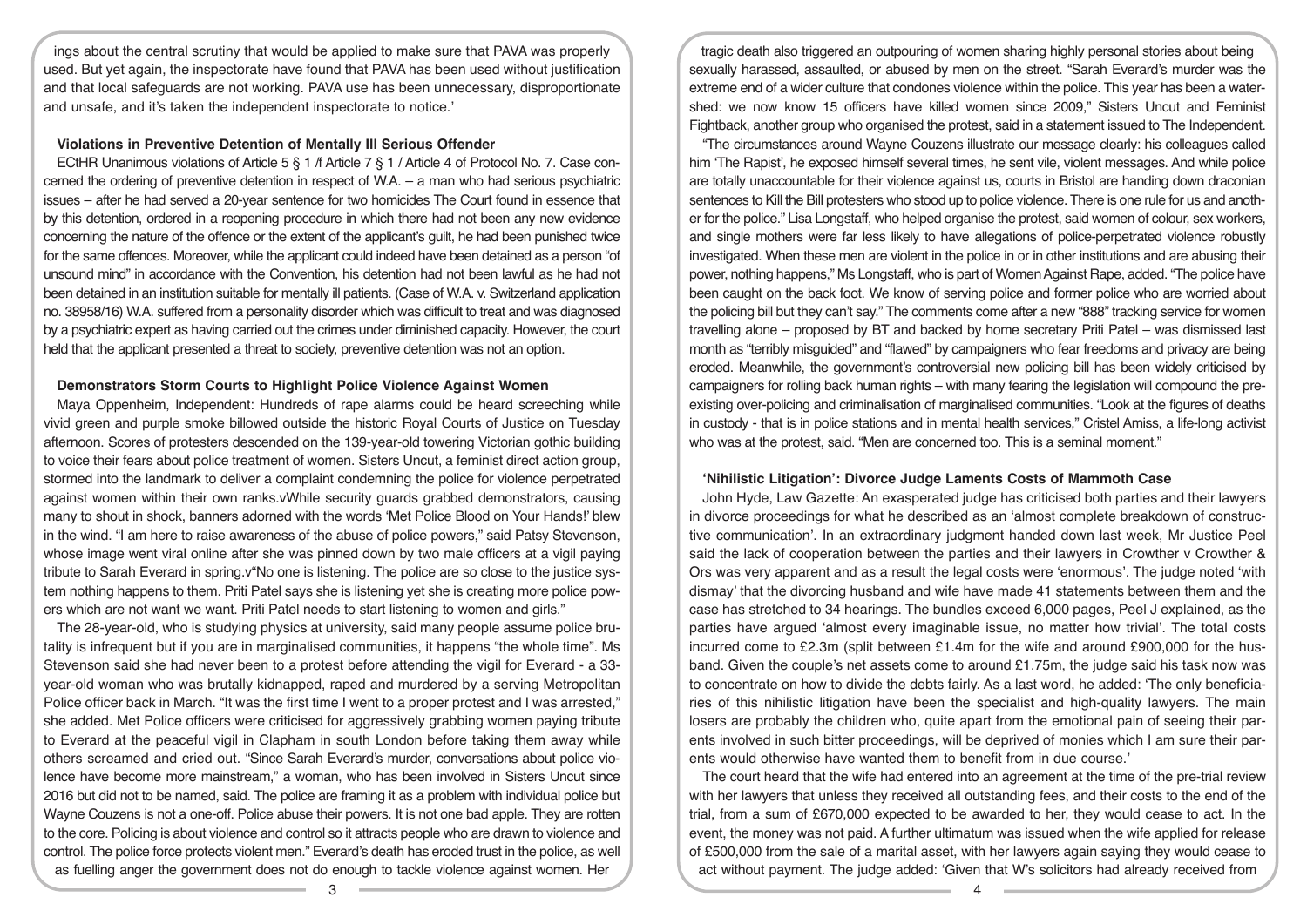W in total (divorce, non-molestation, children, and financial remedy proceedings) costs exceeding £1m, and given that more than £1.8m remained in the joint account holding the proceeds of sale which would be available for distribution at trial, it might be thought rather unattractive for W's solicitors to adopt this position.' In the event, the judge ordered a release of £300,000 and her solicitors continued to act. Peel J said each party thought the other side was 'out to destroy' them and the proceedings were 'intensely acriminious'. 'They, and their lawyers, have adopted a bitterly fought adversarial approach,' he said. 'I asked myself on a number of occasions whether the aggressive approach adopted by each side has achieved anything; it seems to me that it has led to vast costs and reduced scope for settlement.'

#### **Rehabilitation of Offenders (NI) Order 1978 Incompatible With Article 8 of the ECHR**

Mr Justice Colton, sitting in the High Court in Belfast, Monday 1st November 2021, made a declaration to the effect that Article 6(1) of the Rehabilitation of Offenders (NI) Order 1978 is incompatible with Article 8 of the ECHR by reason of failing to provide a mechanism by which certain categories of offenders can apply to have their conviction considered to be spent. The applicant was convicted in 1980 of offences relating to a petrol bombing of a house and burglary and theft. He received a concurrent sentence of five years imprisonment. The attack was apparently motivated by a desire for revenge on the resident of the house for having given information to the police about an earlier burglary. The applicant denied any involvement with the gang or the previous burglary but said he was an associate of one member of the gang and felt pressurised to participate. He has had no involvement with the criminal justice system and no further convictions since being released from prison but has experienced difficulties and negative consequences of his convictions over the years and finds the process of repeatedly having to disclose them to be oppressive and shaming. The applicant sought to challenge the legality of Article 6(1) of the Rehabilitation of Offenders (NI) Order 1978 ("the 1978 Order") which prevents his previous convictions from ever becoming "spent". As his sentence was greater than thirty months, his conviction will never become spent and he will never be treated in law as a person who has not committed a criminal offence. The applicant argued that the provision is incompatible with his right to private and family life under Article 8 of the European Convention on Human Rights ("ECHR"). He sought to have the legislation struck down or a declaration of incompatibility.

Applicant's Article 8 Rights and Proportionality: The court held that the failure to provide for the applicant's conviction to become spent engaged his rights under Article 8. It also concluded that there has been an interference with his Article 8 rights and accepted his evidence that the interference has had a significant effect on him. In light of these findings the court had to consider whether any such interference was in accordance with law, pursued a legitimate aim and is proportionate. The court said there was no real issue in relation to the first two limbs of the test and the real issue was therefore one of proportionality/justification. The applicant's primary submission was that the absence of a mechanism under the legislation by which he could apply to have his conviction considered to be spent, irrespective of the passage of time and his personal circumstances, was fatal to Department of Justice's ("the respondent") submission that the legislation is compatible. The respondent's primary submission was that the imposition of periods during which sentences will not be considered spent and the designation of certain offences in respect of which convictions will never be considered spent is a permissible and lawful approach which does not breach Article 8. It was argued that the State enjoys a margin of appreciation in determining the need for interference of Article 8 rights and is

entitled to draw a "bright line" in respect of the designation of certain offences.

The Legislative History: In paragraphs [31] – [52], the court outlined the legislative history to the 1978 Order and the equivalent legislation in England and Wales ("the 1974 Act"). Prior to the devolution of justice to Northern Ireland in 2010 the legislation essentially maintained parity. However, in 2012 and 2014 the rehabilitation periods set out in the 1974 Act were changed to include sentences of imprisonment of up to four years in the rehabilitation regime and to shorten rehabilitation periods for other sentences. In 2019, the Ministry of Justice announced proposals to further reform rehabilitation periods in England and Wales so that, inter alia, some sentences of over four years would no longer have to be disclosed to employers after a specified period of time was passed. A consultation paper published in 2020 contained proposals including the ability of some custodial sentences of over four years to be able to become spent as part of criminal record checks for non-sensitive roles. The Police, Crime, Sentencing and Courts Bill, which introduces these changes is currently being debated in Parliament. If such a change were introduced in NI this would have the potential to be of benefit to the applicant.

In NI, there have been calls to shorten the rehabilitation periods in line with the changes made in England and Wales in 2012 and 2014. The court heard that there was insufficient legislative time available between 2011 and 2016 to effect any changes because of what was described as "a particularly busy legislative programme". When the Assembly was re-established in January 2020 the new Minister of Justice approved a review of rehabilitation periods with the intention to bring forward an amendment to Article 6(1) of the 1978 Order to both reduce current rehabilitation periods and to increase the range of sentences capable of becoming spent. The respondent told the court that it anticipated a draft legislative instrument will be prepared for introduction and debate in the Assembly during Autumn 2021 but noted that this period is "expected to be particularly congested legislative period".

Is Article 6(1) of the 1978 Order compatible with the ECHR? In paragraphs [53] – [79] of its judgment, the court reviewed significant relevant decisions. It focussed on the recent judgment of the Supreme Court in R(P) v Secretary of State [2020] AC 185. In that case, the Supreme Court was considering challenges to the disclosure of spent convictions under both a system of criminal records checks and the equivalent English provisions to the 1978 Order. Because spent convictions were in issue, disclosure was only to employers vetting candidates for sensitive occupations and others who had a pressing need for disclosure. The Supreme Court concluded that the scheme was a proportionate interference with Article 8 rights, holding that it was not disproportionate as a matter of principle to legislate by reference to pre-defined categories where appropriate, even though this might result in cases which individually would be regarded as disproportionate. The decision supported the proposition that there are occasions when the State is entitled to draw "bright lines" in respect of the point at which interference with an individual's Article 8 rights is proportionate or justified.

The court then considered the application of the Supreme Court's decision to the applicant's case. It said the applicant's case can be distinguished as he is seeking to establish that the failure to provide a mechanism whereby he can apply to have his conviction to be spent is disproportionate. The court said that the scope of the circumstances in which the 1978 Order may require disclosure is far wider than the scope of the circumstances in which disclosure of a spent conviction can be required as it goes beyond employers in sensitive occupations and extends, for example, to a person seeking insurance, a tenancy or non-sensitive employment. The Supreme Court in R(P) noted that a smaller jurisdiction such as Northern Ireland has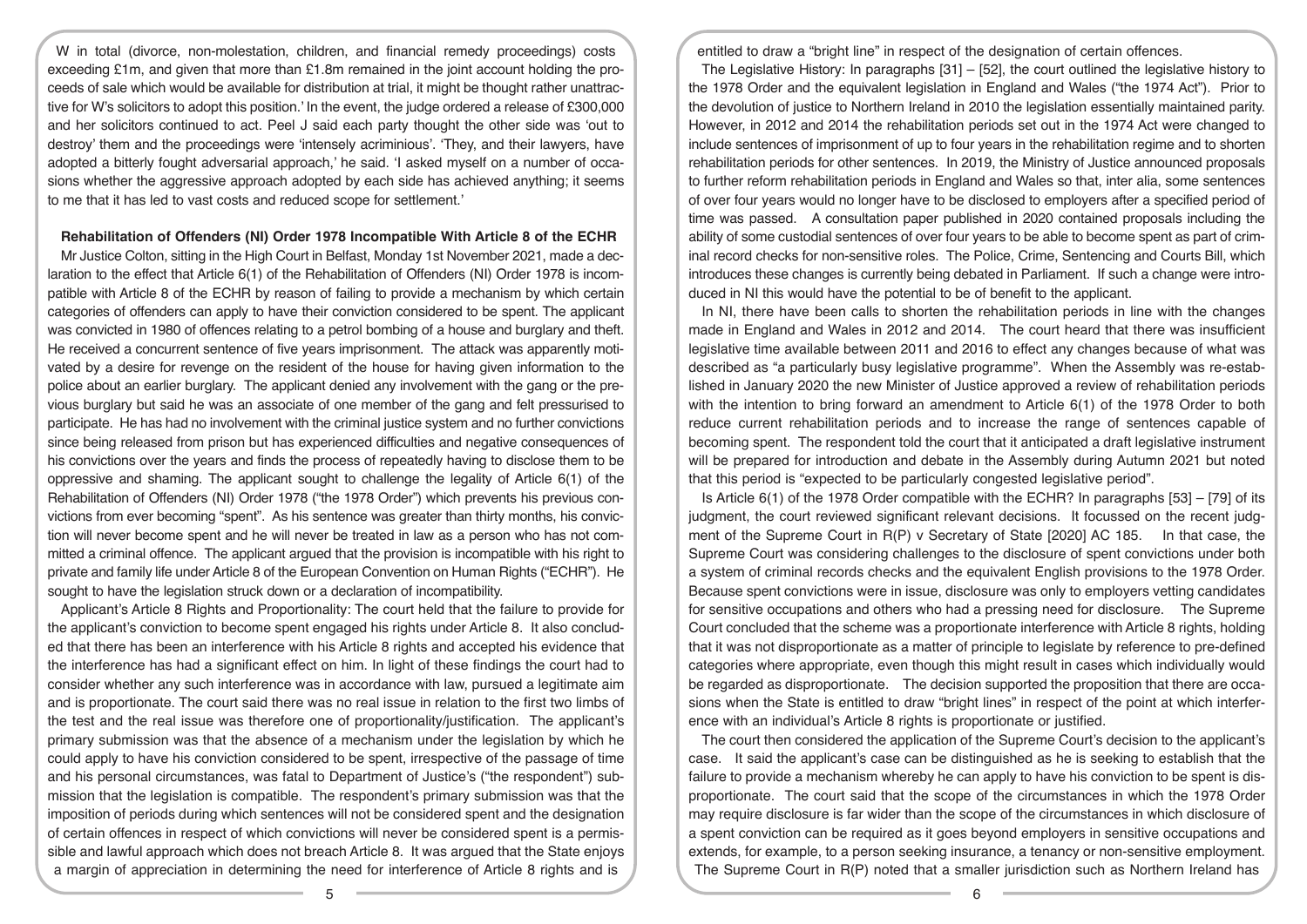the capacity to establish mechanism to review whether a previous conviction can be treated as spent for the purposes of the 1978 Order given that the numbers seeking the review will be low (referred to as the practicality issue).

The court's approach to proportionality: In order to decide whether interference with a fundamental right is proportionate to the legitimate end sought to be achieved the court had to consider whether: • the legislative objective is sufficiently important to justify limiting a fundamental right; • the measures designed to meet the legislative objective are rationally connected to it; and • the means used to impair the right or freedom are no more than is necessary to accomplish the objective.

It noted that there is an overriding requirement to balance the interests of an individual against those of society. The court said that the State's rationale for the rehabilitation of offenders is an important objective and something given weight in an Article 8 context: "There is a clear public interest and benefit to society in providing offenders to fully rehabilitate in society after having been convicted of criminal offences. The disclosure of prior convictions can have an adverse impact on rehabilitation and, as the court has found, is an interference with an individual's Article 8 rights. In this context it is important to recognise that the State is entitled to ensure that those who are convicted of serious offences serve their appropriate punishment. When that punishment is completed there is a continuing need to protect the public from further harm. In doing so, in the context of rehabilitation, it is entirely legitimate to impose restrictions on the circumstances in which individual convictions can be regarded as spent. The passage of time since the conviction and the severity of the offence for which a person has been convicted are legitimate factors to be taken into account in this context. Thus, the legislative objective behind the restrictions under challenge are sufficiently important to justify limiting a fundamental right and the measures designed to meet the legislative object have a rational connection to the objective."

The court said the next question for it to consider was whether the means used to impair the Article 8 rights in this case are proportionate or no more than are necessary to accomplish the objective. This question has to be considered in the context of the overriding requirement to balance the interests of the individual against those of society. The court noted that it was clear from the history of the policy and legislative background that the thinking behind the 1974 Act and the 1978 Order in respect of the necessity for "bright lines" which ensured that there are some offences which can never be considered spent was the "fear that such a proposal would be too radical to command general support."

The court commented that whilst confidence in the justice system is an important consideration it seemed that the idea that a conviction can never be spent, irrespective of individual circumstances, pays insufficient weight to the interests protected by Article 8. In considering the appropriate balance the actual and potential interference with the applicant's Article 8 rights and those in a similar position is significant. The court said there must be a question mark about the relationship between the length of sentence and the risk of reoffending so as to justify the operation of the impugned legislation where this subjects the applicant to a lifelong disclosure requirement and where his convictions can never become spent. The system by definition does not distinguish between those who are known to be at high risk resulting in a sentence designed to address risk, such as a life sentence, and those who are not:

"It seems to the court that that it would be both practicable and proportionate to devise a system of administrative review which would enable persons such as the applicant to apply to have their conviction deemed to be spent. The court considers that there must be some circumstances in which an appropriate Tribunal could reliably conclude that an individual's conviction should be deemed to be spent. That system of review would involve consideration of such matters as the

circumstances of the conviction, the length of sentence, the period of time since the conviction was imposed, the conduct of the individual since the conviction and his current personal circumstances."

The court considered that Article 6(1) of the 1978 Order is arbitrary both in substance and effect. It held that the ongoing interference with the applicant's Article 8 rights is not proportionate and said that the objectives of protecting the public and ensuring confidence in the justice system can be achieved by the imposition of lesser restrictions which would facilitate the opportunity for the applicant to apply to have his conviction deemed to be spent. The court recognised that the whole question of rehabilitation of offenders in this jurisdiction is under review but said there was no guarantee that the review will result in new legislation. It noted, however, that it was argued on behalf of the respondent that the current system is compatible with the ECHR, irrespective of any review: "In those circumstances the court does not consider it appropriate to await the outcome of a review. This was not suggested by any of the parties in any event. Accordingly, the court is persuaded that it is appropriate to make a declaration to the effect that Article 6(1) of the Rehabilitation of Offenders Order 1978 is incompatible with Article 8 of the ECHR pursuant to section 4(4) of the Human Rights Act 1998 by reason of a failure to provide a mechanism by which the applicant can apply to have his conviction considered to be spent, irrespective of the passage of time and his personal circumstances.

### **Detainees Taken off Deportation Flight to Jamaica After Activists Block Road**

Diane Taylor, Guardian: Most of the people due to board a controversial deportation flight to Jamaica on Wednesday 10th November 2021, were removed from the flight list, as anti-deportation activists blocked the road in front of a detention centre to try to prevent them from being put on the plane. The activists, calling themselves Stop The Plane, have locked themselves to metal pipes outside Brook House immigration removal centre near Gatwick airport. Originally more than 50 Jamaican nationals were due to fly, but the Guardian understands most were not put on the plane. The flight departed at 1am on Wednesday morning with only two or three passengers onboard. Messages online from anti-deportation groups said the flight departed Birmingham airport with just three deportees on board a plane able to seat 350 people.

## **JG Acquitted of Attempted Murder at the Old Bailey**

JG was the second defendant on the indictment, and father of the first defendant, FG. Along with three others, they were accused of a joint attack using a firearm on the complainant, EW. EW's complaint led to a large-scale operation in South East London on the night of 8 April 2020, involving more than 65 Counter Terrorist Specialist Firearms Officers. JG was arrested during this police operation. The operation was widely reported, and saw children as young as 11 years old detained in zip-locks by CTSFO officers. No firearms or weapons were found. EW was a highly suspect prosecution witness. The Defence asserted his account to the police was false, and had been deliberately fabricated to frame JG and his son. There was reason to believe EW had concealed the identity of his true assailants.

Through careful analysis of the case and the significant unused material served, solicitor Rabah lodged a detailed, multifaceted application under Section 8 of the Criminal Investigations and Procedure Act 1996 for further inquiries and disclosure to be undertaken. In his application, Rabah indicated that, 'In all the circumstances, it is extraordinary that the Crown is able to call EW as a witness of truth... The importance of full and anxious disclosure, and all appropriate inquiries being comprehensively explored by the Crown in respect of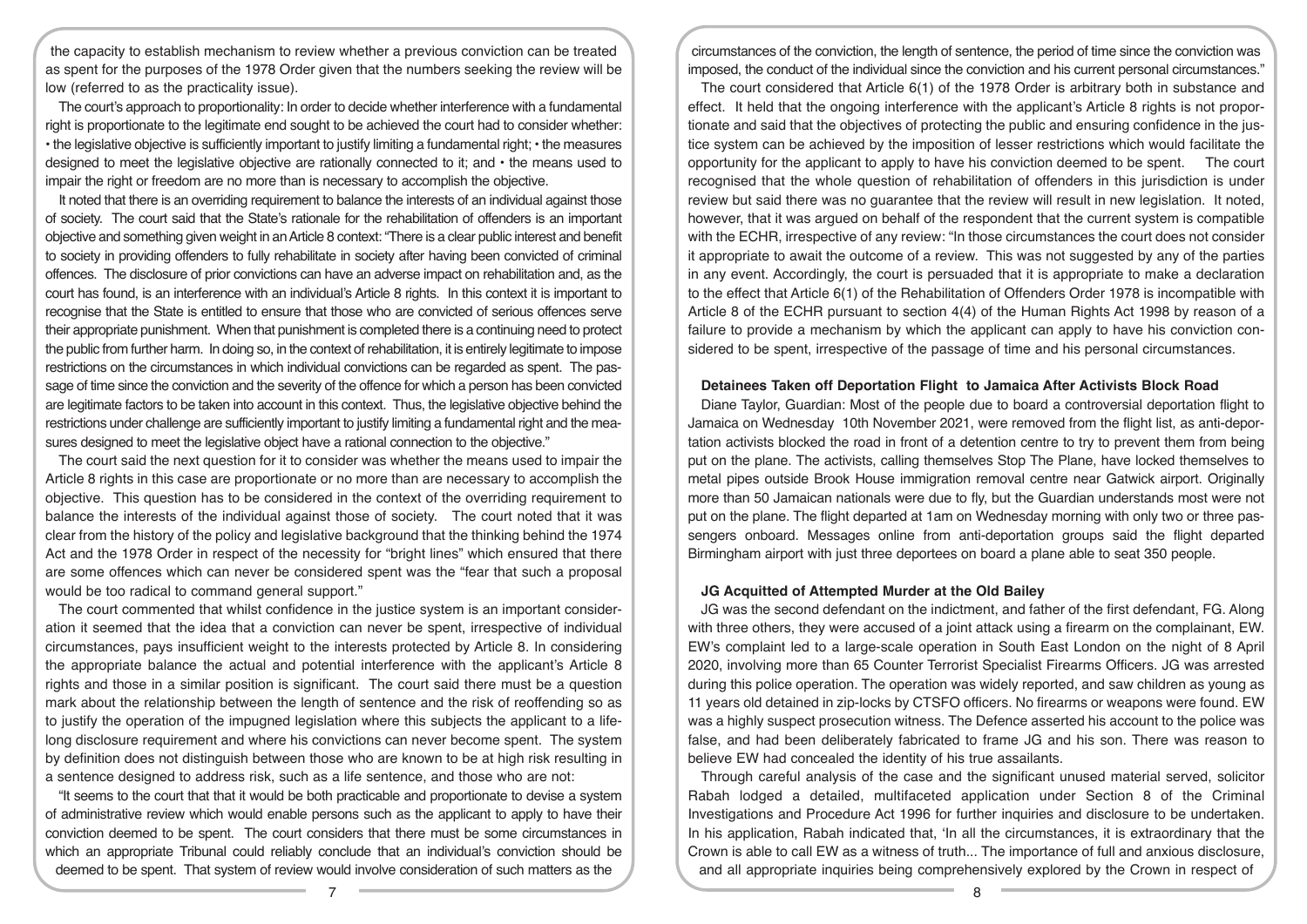EW, is heightened in this case.' Rabah's application was lodged on 1 November, having been recently instructed in the case, with the four-week trial listed to start on 8 November.

On 3 November, the Crown Prosecution Service wrote to the Court to confirm that, 'following a further review of this case it is no longer considered that there is a realistic prospect of conviction in respect of all defendants on all counts.' On the afternoon of 4 November, at a hearing in the Central Criminal Court previously reserved for disclosure arguments, the prosecution formally offered no evidence against all defendants on all counts. Not Guilty verdicts were entered for JG.

## **Children Imprisoned on Remand – The Stark Reality of Racial Bias**

Transform Justice has been tracking the ethnicity of the children remanded in London for the last eighteen months. For most of this time nine out of every ten children remanded in London have been from minoritized communities. In February 2021 the vast majority – three quarters – were black even though black children only make up 18% of London's under 18 year old population. The latest figures show a slight improvement – 59% of London children on remand are black. But the disproportionality is still stark. And still shameful. Particularly since recent YJB research shows that those who are remanded are more likely to be sentenced to imprisonment.

The disproportionality of the national and London child remand population has been getting worse in recent years and no-one can really pinpoint why. What we do know from our London data is that the problem starts earlier – the children detained post charge by the Metropolitan police have more or less the same ethnic profile as those remanded by the court. And from the YJB report we know that black and mixed heritage children are more likely to be remanded by the court than children of other ethnicities after controlling for demographics and offence related factors. This report puts paid to two reasons often put forward for the disproportionate number of black boys on remand and sentenced to imprisonment – that black and mixed heritage children are accused and commit more serious crimes and that disparity is really about class not race.

A new report by the Inspectorate of Probation throws some light on why we have made so little progress in resolving this wicked problem. As does research by a Dutch academic Dr Yannick van den Brink who observed youth remand hearings and interviewed youth offending team staff. The Inspectorate is pretty damning about YOTs' management of black and mixed heritage boys on court orders. They found that the boys had high needs including for education – 60% had been excluded from school, the majority permanently. Half the boys had experienced racial discrimination, and the Inspectorate suggests practitioners are not exploring the implications of that discrimination for boys' offending. Though work meetings were a safe space, "staff did not always raise concerns when they felt that children had been discriminated against, for example in relation to stop and search activity. An example of this was the case of a boy who was being stopped and searched five times per week and, while the case manager thought this was concerning and that the child was being targeted, it was not raised with colleagues or managers. This lack of attention and escalation could suggest that black and mixed heritage boys in the youth justice system experiencing racism may have become normalised, not only to the boys themselves, but also to those working with them".

The Inspectorate suggests that practitioners may be afraid to question and put pressure on black and mixed heritage boys when that is the only kind of intervention the boys appreciated. "Honesty and transparency were considered to be important elements of the support received from YOS workers. However, the boys did not feel that this always happened. They felt that attending the YOS was a better option than going to custody, but that they did not always feel challenged or stretched by the interventions they received. This reflected what we saw in

much of the casework we inspected. There was often an absence of the difficult conversations that are necessary to support children to consider their life experiences and the impact these have had on them, their identity, their thinking and their behaviour".

Part of the answer is to give practitioners the training and confidence to understand the ramifications of discrimination and to try to tackle it. One area of clear discrimination is the "adultification" of black and mixed heritage boys. Court staff and judges can have a stereotypical view of vulnerability "It is way easier to convince people of this when the child is tiny, White, with blond hair: 'look at him, he is so small'. But if he is 6 foot 2 and Black and big, people just have different reactions to them … He was challenged all over the place, particularly by the cell staff: 'why is he vulnerable?' But what does vulnerable look like? It apparently doesn't look like him" (Yot officer). The YOT officers interviewed for Yannick's research felt discrimination in the court could just arise from ignorance. Frequently there is no black or mixed race magistrate on the panel and misguided assumptions can be made "a magistrate who comes from 'Suburbia', who is not used to Black people or whatever, it is not that they are deliberately going to make decisions that are biased towards a Black child, but they may not necessarily understand the reasons why this child is now living with an uncle and why dad is living in Nigeria. But to an African family, that's no problem…. So if a kid like that comes into court and says 'I am living with my uncle', the magistrates might think 'that is irresponsible' [from a White, Western perspective], while to us that is the ultimate responsibility! (Yot officer of Nigerian heritage)".

The road to reducing disproportionality in the youth justice system is long but navigable. The Inspectorate makes clear recommendations including for YOTs and children's services to understand their own data, make a plan and communicate it to all staff. "Most staff knew that addressing disproportionality was a priority but many were not aware of a stated vision or specific approach that they should be considering in their day-to-day practice". It would also be good if the key data were published. The government publishes monthly data on the number of children in custody in England and Wales and their ethnicity, but not the ethnicity of those on remand. Transform Justice has obtained all the London data via freedom of information requests. Now we know six out of ten remanded children in London are black, the disproportionality problem cannot be swept under the carpet

### **Suicide Risk Bars Extradition to Romania**

An ethnic Hungarian woman's extradition to Romania, to serve a 7-year sentence for people trafficking offences has been barred on the grounds of oppression due to her high risk of suicide. The High Court reversed the decision of the district judge and found that his treatment of the evidence and the facts of the case had been unfair. Represented by Malcolm Hawkes, the Appellant relied upon an expert psychologist's opinion which showed that her suicide risk was currently high and would be higher still if extradited to Romania. The court found the district judge was wrong to reject the psychologist's conclusions when the prosecution had failed to challenge that evidence at all. The court also agreed that the district judge was wrong to have ignored or downplayed the detailed and cogent evidence of anti-Hungarian discrimination in Romania. He failed to take into account the Appellant's evidence of serious anti-Hungarian discrimination generally and police torture by beating. This evidence was consistent with the European Commission on Racial Intolerance's 2019 report. The judge also failed to reflect the Committee for the Prevention of Torture report of their 2018 visit to Romania which found that none of the prisons they visited had any suicide prevention plan in place, while the Romanian law penalises those prisoners who engage in acts of self-harm. Notwithstanding the seriousness of the Appellant's offences, Mr. Justice Holman concluded that the combination of the time spent in custody during these proceedings (2 years) the Appellant's serious suicide risk, ethnic discrimination and mental anguish she would suffer in prison rendered her extradition to Romania oppressive.